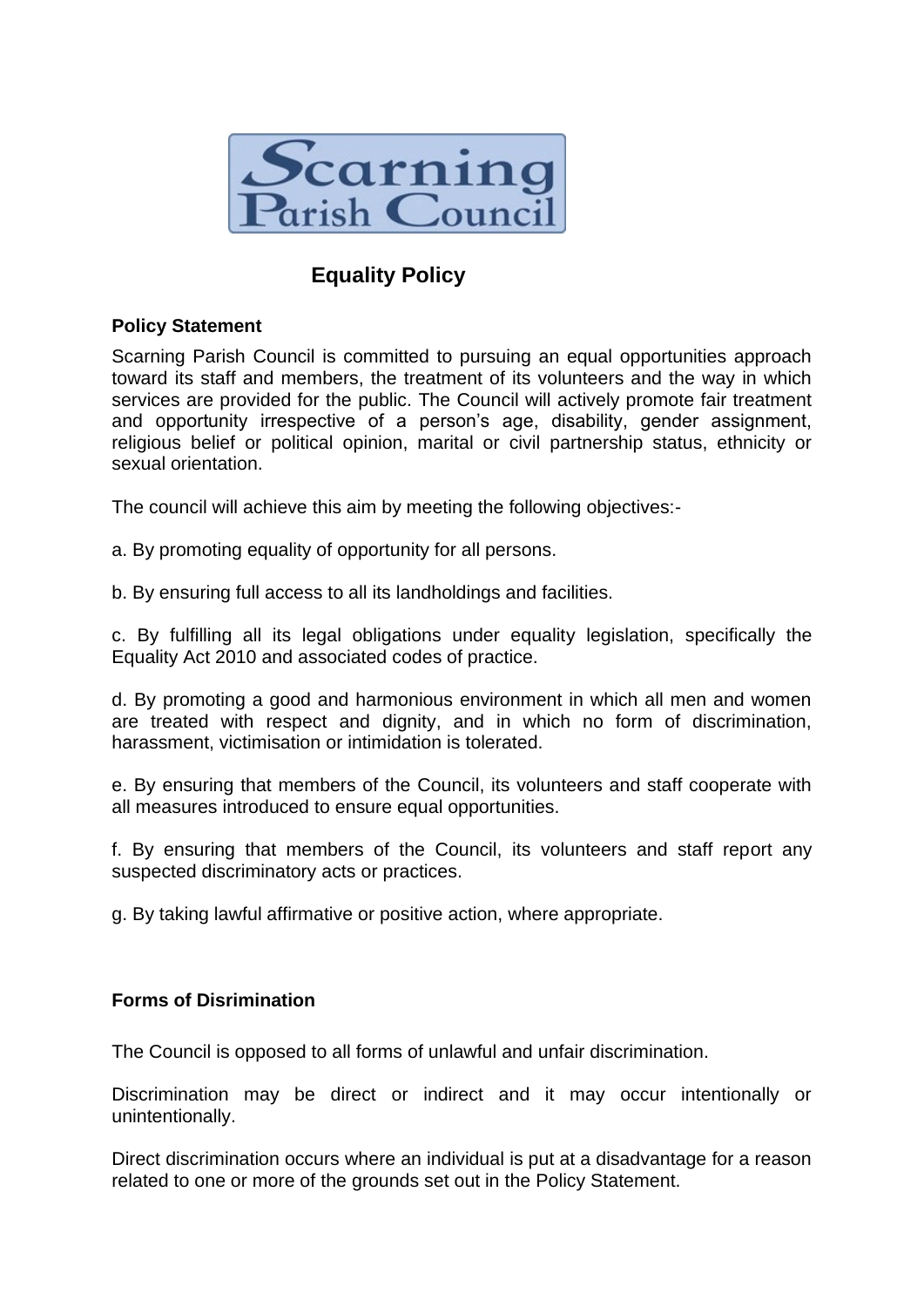Indirect discrimination occurs where an individual is subject to an unjustified practice which puts them at a particular disadvantage.

### **The Protected Characteristics**

The law on equality has been consolidated into the Equality Act 2010, which took effect on 1 October 2010. The law prohibits discrimination on certain grounds. To discriminate against someone means to treat them less favourably, to harass or victimise them, or to subject them to a provision, criterion or practice which puts them at a disadvantage. This is unlawful if it is on any of the following grounds, identified in the Equality Act as Protected Characteristics.

a. Age. Individuals of any age are protected from discrimination. Favourable treatment of a person because of age is not lawful.

b. Disability. The Equality Act 2010 (Disability) Regulations 2010, issued pursuant to the 2010 Act came into force on 1 October 2010.

A person is disabled if they have:-

- A physical or mental impairment and

 - The impairment has a substantial long term, adverse effect on their ability to carry out normal day to day activities (for example using a telephone, walking, lifting, and reading).

Certain medical conditions, such as cancer, multiple sclerosis and HIV are a disability from the outset, whatever their impact on day-to-day activities. Regulations state that those certified as blind, severely sight impaired, partially sighted, or sight impaired by a consultant ophthalmologist are deemed to have a disability. Protection from discrimination covers a person who has had a disability in the past.

People suffering from drink or drug abuse are outside the scope of the Regulations. Notably pursuant to section 13 (3) of the 2010 Act, if an employer or a service provider treats a disabled person more favourably than a non-disabled person, this does not constitute direct discrimination.

c. Gender reassignment. Gender reassignment is a protected characteristic that applies to a transsexual person who is proposing to undergo, is undergoing or has undergone a process (or part of a process) to change their sex (by physiological or other attributes of sex).

d. Race. The Council has a general duty to: eliminate unlawful racial discrimination; promote equality of opportunity; and promote good race relations between people of different racial groups.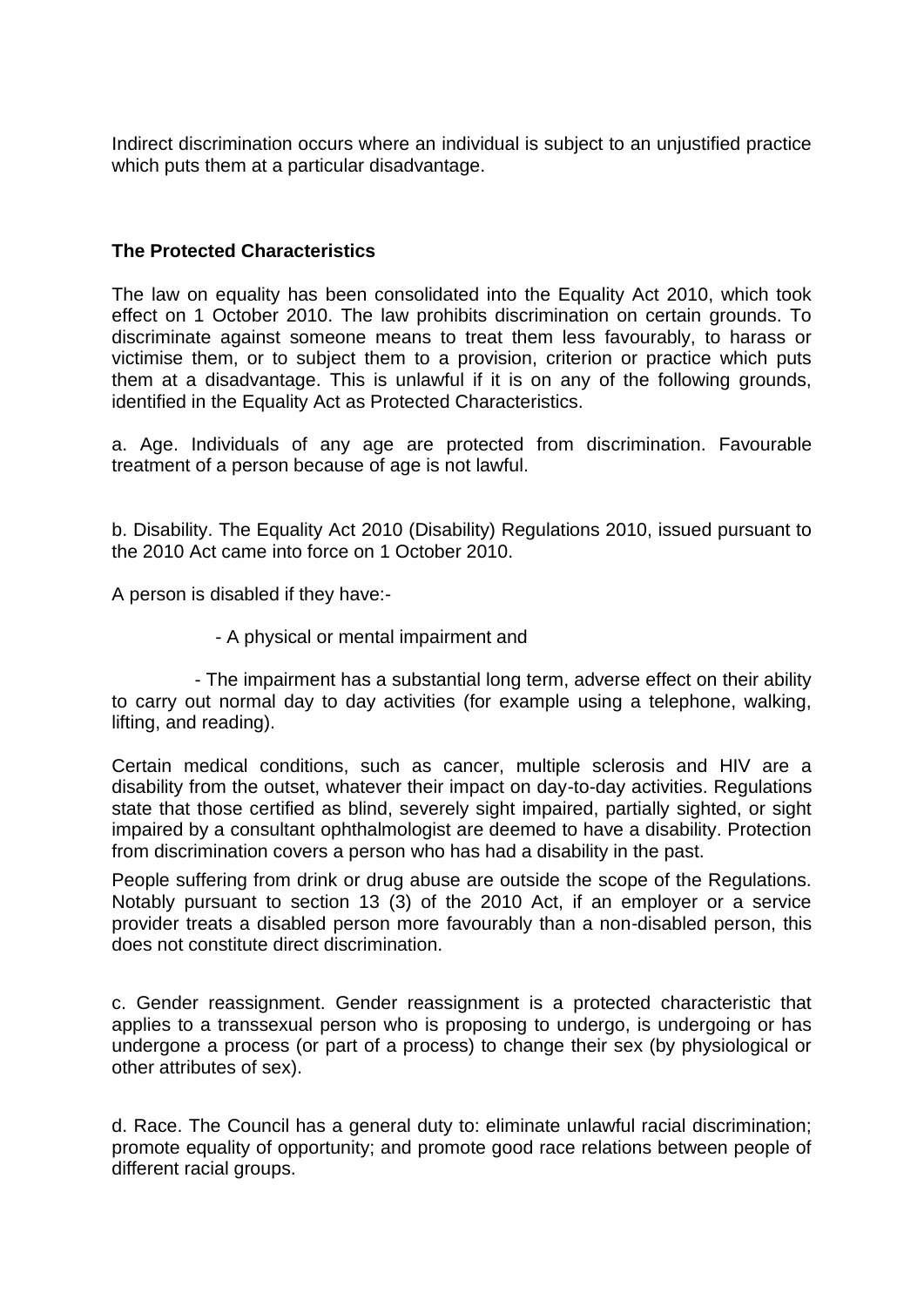e. Religion or belief.

f. Sex.

g. Sexual orientation.

h. Marriage and civil partnership.

i. Pregnancy and maternity. Protection from discrimination applies during pregnancy from conception to the end of the maternity leave. The protection is against discrimination because of pregnancy or maternity, or illness suffered as result of pregnancy; and discrimination because a woman is on maternity leave, or is exercising or seeking to exercise a right to take maternity leave. Discrimination on the grounds of pregnancy or maternity is not lawful.

#### **Implementation**

Scarning Parish Council is committed to providing equality of opportunity both for those who use its services and those who provide them. All employees and members have a part to play in achieving this and the Council will ensure that individuals are aware of their personal responsibility to adhere to the Council's Equality Policy.

In order to implement this policy, the Council will:-

- Have due regard to equality and the elimination of discrimination in all its significant and relevant decisions.

- Provide equality of access to the Council's services by carrying out regular access audits of its landholdings and facilities.

- Provide fair employment and equal pay.

- Communicate the policy to all members (new and existing) by issuing them with a copy of this document.

- Endeavour through relevant training to ensure that members do not consciously or unconsciously discriminate in the selection or recruitment of applicants for membership of the council, employees, or the appointment of service providers.

- Provide clear information about services and facilities and where necessary make them available in a variety of formats.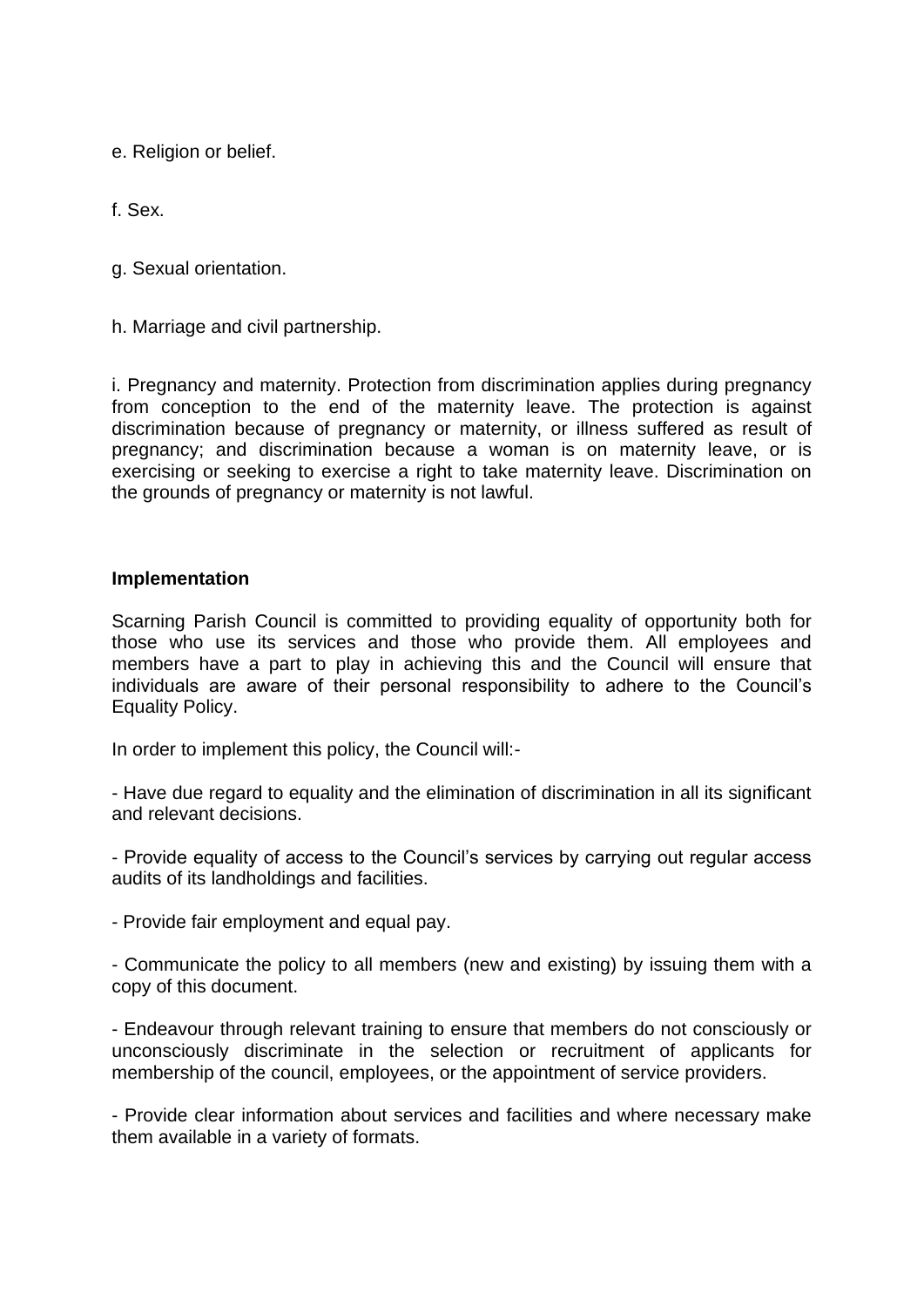- Ensure that adequate resources are made available to fulfil the objectives of this policy.

#### **Public Sector Equality Duty**

Section 149 of the Equality Act 2010, which came into force on 5 April 2011, imposes on public authorities (which as stated in Section 19 includes Parish Councils) a duty to take into account in the exercise of their functions:-

- The need to eliminate discrimination or harassment, victimisation and any other conduct that is prohibited by or under the Act.

- To advance equality of opportunity between persons who share a relevant protected characteristic and persons who do not share it;

- To foster good relations between those who share protected characteristic and those who do not.

The protected characteristics of marriage and civil partnership are not covered by the provisions of Section 149.

All councillors shall have due regard to the elimination of discrimination, the advancing of equal opportunities and the fostering of good community relations in all their work, decisions and reviews.

#### **Equality of Opportunity in Employment**

The Council aims to provide a non discriminatory working environment in which discrimination, harassment, victimisation or bullying is unacceptable and will not be tolerated. Employment policies, procedures and practices will promote equality of opportunity and all decisions regarding recruitment, selection, training, promotion and career management will be based solely on the relevant merits and abilities of the applicant.

The Council will take full account of the provisions of the Equality Act 2010 in the recruitment of staff. Section 60 of the Act relates to the recruitment process and specifically covers the enquiries that can be made before an offer of employment is made. Job applicants should not be asked questions which might suggest an intention to discriminate on grounds of a protected characteristic. For example, applicants should not be asked whether they are pregnant or planning to have children.

The Council will ensure that employment policies and opportunities are of the highest quality, so that equality, equity and consistency are embedded in practices, pay and conditions. Recruitment advertisements will not request applicants from a particular age range, nor will the application form request the applicant's date of birth or other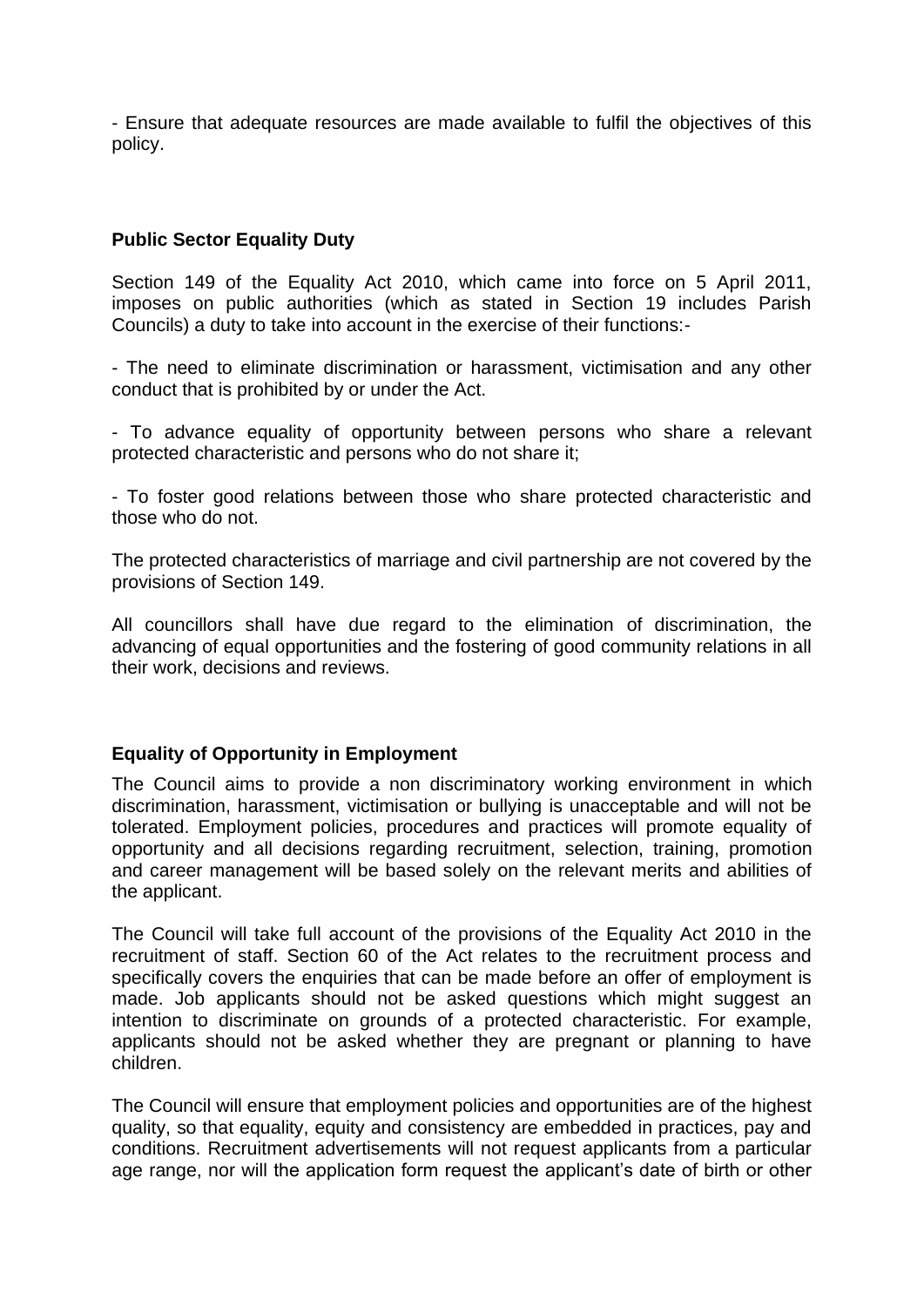age related details. All application forms shall state that the Parish Council encourages applications from all, including and especially those from the Protected groups. In order not to discriminate against younger people, all application material will emphasise the importance of skills and potential, as well as experience. The Council will ensure there is no age discrimination in relation to the dismissal of staff.

The Equality Act 2010 protects disabled persons from discrimination; this includes a duty on employers to make reasonable workplace adjustments to prevent disabled employees from being placed at a disadvantage compared to non-disabled people. This can include making adjustments to premises, such as the addition of a wheelchair accessible ramp, or making alterations to the employee's working hours. The Council will ensure that equal consideration is given to people's needs and develop flexible and responsive employment opportunities to tackle those needs. The Council can decline to make adjustments that it considers to be unreasonable, for instance on the basis of affordability and whether it is a practical solution.

The Council seeks to ensure that all employees receive fair and equal treatment in relation to their employment, regardless of whether they are part-time, full-time, or employed on a temporary basis. It is the duty of the Council to encourage and support employees to reach their full potential within the Council's resources.

#### **Access to Council Services**

The Council wants its services, facilities and resources to be accessible and useful to every citizen regardless of gender, age, ethnic origin, religious belief, disability, marital status, sexual orientation, or any other individual characteristic, which may unfairly affect a person's opportunities in life.

The Council recognises that all persons are entitled to be treated fairly, in a consistent manner and with dignity and respect.

The Council aims to ensure that all those who use its services can do so without fear of discrimination or disadvantage.

The Council will monitor the physical features of its premises to consider whether they place disabled workers, job applicants or service users at a substantial disadvantage compared to other staff and service users. Where possible and proportionate, the council seeks to improve access for disabled staff and service users.

The Council will consult with groups and individuals with special requirements to identify how the Council's services may be improved to meet their needs.

Everyone associated with the Council; members, Council employees and people who work for the council (whether volunteers, temporary staff or working for a partner) will conduct themselves in a manner that maintains the Council's reputation on equality and accessibility while carrying out a council function and at other times when their actions could reflect on the council's reputation.